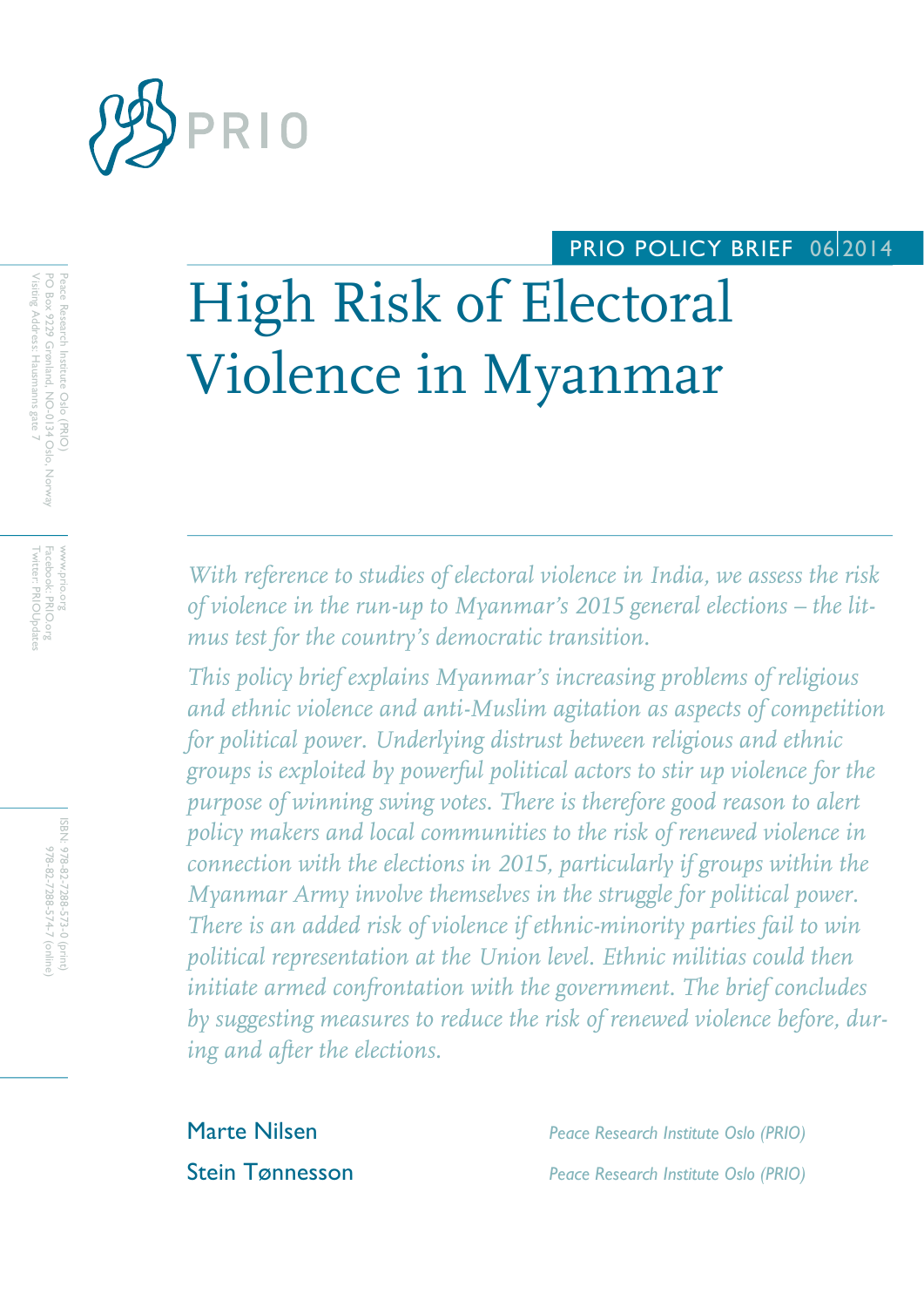Much is at stake in the general elections planned for November 2015. The party of the former regime, the Union Solidarity and Development Party (USDP), in alliance with the twenty-five percent of MPs appointed by the military to keep control of the transition, is eager to prevent the National League for Democracy (NLD) from winning an overwhelming majority of elected seats, and to deny the presidency to Aung San Suu Kyi. This strategy would accord with the former junta's seven-step roadmap to 'discipline flourishing democracy', which dates from 2003, and with the contested 2008 constitution: a multi-party system with statutory guarantees of military influence and the right of the military to intervene should it apprehend threats to national security.

The main opposition party, the NLD, has called for amending the constitution to enable its popular leader, Aung San Suu Kyi, to become president, and to reduce the role of the military in the Union parliament, the State and Region assemblies, and in the government. While most ethnic-minority parties share the aim of reducing the power of the military, their main goal is to change the structure of the state from a unitary to a federal system, ensuring self-government for the States or autonomous areas. This question will also be the focal point of a national trilateral political dialogue of the government, ethnic armed groups, and political parties once a national ceasefire has been achieved.

In this uncertain political landscape many criss-crossing lines of conflict may lead powerful people within the system to think that violent incidents might secure their power. Marginalised ethnic groups may be similarly persuaded.

#### **Reforms and Violence**

Four years have passed since Myanmar's military junta started the democratic transition by holding multi-party elections to the bicameral Union assembly and the State and Region assemblies. Those elections were strictly controlled by the junta and therefore boycotted by many political parties, including the NLD. If the 2015 elections are held as planned, they will be the first opportunity in decades for a genuinely free expression of the popular will. In April 2012, after talks between Aung San Suu Kyi and President Thein Sein

of the USDP, the NLD decided to field candidates in by-elections; it won 43 of the 45 seats at stake. Nine weeks later, ethnic riots erupted in Rakhine State between Rakhine Buddhists and Rohingya Muslims. Riots broke out again in October the same year, leaving almost two hundred dead and more than 100,000 people – mainly Rohingya Muslims – displaced.

The conflict in Rakhine State is deeply-rooted in ethnic disputes dating back to colonial times, but there is every reason to believe that the surge of violence in 2012 was the culmination of heightened jockeying for power since 2010. Not only was the violence in June and October 2012 directed towards an ethnic group – the Rohingya – but it also echoed anti-Muslim undertones widespread in Myanmar; in 2013 and 2014, anti-Muslim violence was instigated in a number of places, including Meiktila, Okkan, Lashio, Kanbalu, Thandwe and Mandalay. Anti-Muslim lobbying by the Buddhist nationalist Committee for the Protection of Nationality and Religion (Ma Ba Tha) and the so-called 969 movement has injected religious cleavages into Union-level politics. After receiving a petition with more than 1.3 million signatures in July 2013 – demanding protection of the 'national race and religion' – President Thein Sein announced four draft bills in May 2014 that are still awaiting presentation to the Pyidaungsu Hluttaw (Union parliament). Among other things, these would restrict religious conversion and prevent women from marrying men of a different religion, and are all aimed at the Muslim population.

The focus on religion has turned political debate away from issues like employment, education, health care, land rights, democratisation, power-sharing and constitutional amendments. It is not unlikely that the ruling party, the USDP, as well as the Tatmadaw (the armed forces), both of which lack credibility on these issues, would benefit from a shift of focus to religion and security, while the NLD, which enjoys high credibility on the same issues, would suffer. In light of the widespread anti-Muslim sentiment among Bamar Buddhists in Myanmar, the NLD risks losing votes if it is perceived as 'soft on Muslims'.

## **Electoral competition**

Rising anti-Muslim sentiment and violence are no doubt related to the 2015 elections. As in other ethnically and religiously divided countries, underlying religious suspicions can be easily exploited.

Steven I. Wilkinson has concluded, for example, that most religious violence in India has resulted directly from electoral competition, rather than, as might otherwise be expected, from socioeconomic or demographic factors. Latent enmity towards a minority group in an electoral constituency is exploited by politicians to win over pivotal swing votes (Wilkinson, *Votes and Violence: Electoral Violence and Ethnic Riots in India*, 2004: 4)

Indeed, Wilkinson finds that communal violence is most frequent in competitive constituencies, where a close result in a previous election creates the expectation of a close result in the future. Politicians play the religious card in order to reduce the appeal of parties that highlight other identities or socioeconomic interests such as poverty alleviation. On the other hand he finds that State governments can prevent religious polarization from leading to large-scale violence, if it is in their interest to do so. Where more than three parties compete, there is greater incentive to appeal to a religious minority and to eschew the instigation of violence. In most cases where violence has escalated, those who control the police or armed forces have deliberately allowed it (Wilkinson 2004: 139-140).

Although there are great differences between the two countries, Wilkinson's findings from India seem relevant in the case of Myanmar. Bipolar competition is to be expected in many constituencies – between the NLD and the USDP in Bamar-dominated constituencies, and between the NLD and the leading ethnic party in some constituencies in which an ethnic minority is dominant. This is likely to tempt some actors to emphasise religious or ethnic cleavages in election campaigns.

We also know that the Tatmadaw and Myanmar police have been slow to act in some cases of ethnic or religious violence. While the authorities have blamed this on difficult circumstances, unless there are deep divisions between various branches or factions of the armed forces (the Myanmar police come under the Ministry of Home Affairs, controlled by the Tatmadaw) there is no reason to think that they lack the capability to prevent or stop communal violence. While the inner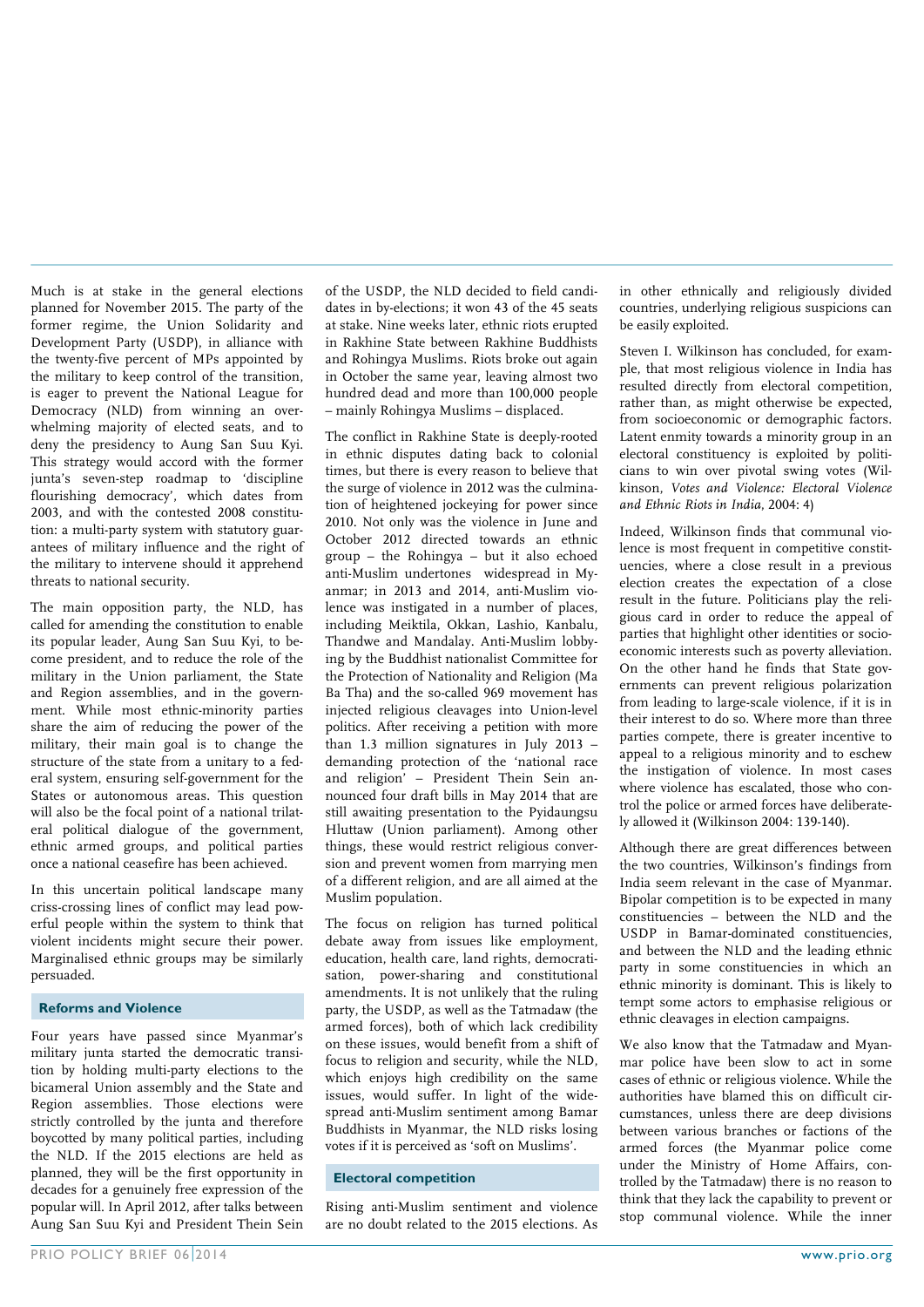dynamics of the Tatmadaw remain obscure, there is little indication of serious infighting. On the contrary, over the past decade the Tatmadaw has operated with a high degree of unity and increased professionalization, and should have the required capability to prevent ethnic and religious violence (Croissant & Kamerling, "Why Do Military Regimes Institutionalize?", 2013: 118).

## **NLD vs. USDP**

Despite numerous political parties, the election campaign in Bamar-dominated constituencies is likely to become a bipolar competition between the NLD – which could win by a landslide – and the ruling USDP, which will be looking for ways to prevent that from happening. With the democracy icon Aung San Suu Kyi as chairperson, the NLD is by far the most popular political party among the Bamar majority. Although the party is controlled by a closed circle and has yet to develop democratic processes for recruiting candidates and leaders, it nonetheless has the unique advantage of a strong grassroots organisation with active members in most of the country. The NLD is the only party to enjoy this advantage.

The USDP has nothing of the kind. It is the successor to the former junta's mass organisation the Union Solidarity and Development Association (USDA), and is primarily an elite organisation with a strong presence in the Union, State and Region parliaments (Hluttaws), but with little local activity. And although Thein Sein and his government command respect for a certain level of decency and achievement, the USDP is too firmly associated with Myanmar's long military dictatorship to compete with the NLD in a fair election. All the USDP leaders were senior Tatmadaw officers before entering politics in 2010. Some were even members of General Than Shwe's junta, the State Peace and Development Council (SPDC). With substantial resources and the backing of powerful people, the party may be able to mobilize a wellfunded election campaign, but it will fear the same fate as the elite parties in 1990, when the NLD won by a landslide in the election for the proposed constitutional assembly. Party leaders will also have noticed how the military's candidate lost the recent presidential election in Indonesia to the charismatic democrat Joko Widodo.

In this volatile situation it might be wise to watch for factions within the ruling party that might seek to shift the focus from political issues towards nationalist rhetoric, hate speech or religious agitation. This in turn could pave the way for nasty tactics in a desperate attempt to prevent the NLD from making a clean sweep. The party won all but one of the seats it contested in 2012.

A national census, which included sensitive questions about ethnicity and religion, was undertaken in April 2014. Except for total population figures, no results have yet been published. The number of Muslims in Myanmar has long been claimed by the authorities to be much lower than independent analysts' estimates – about 4 percent in the 1983 census, versus almost 12 percent. We can expect the real number to be considerably higher than most people anticipate, thus seeming to confirm the Buddhist nationalist conception of an exploding Muslim population. If the census results on religious adherence are released in May 2015 as planned, they could be used to stir up religious tension.

## **The Army**

The transition to constitutional rule during 2010-11 was initiated by the military junta itself, under Than Shwe's leadership. Ever since the 2003 launch of the seven-step roadmap to democracy it has been clear that the Tatmadaw sees this process as a means to enhance its legitimacy in Myanmar politics. The military does not intend to withdraw from its political role. It dominates the government and the USDP. Under the current constitution it has the right to disobey government orders if national security is threatened, and even to seize power if necessary. The commander-in-chief appoints one-fourth of the representatives in the Union, State and Region parliaments. A serious challenge by the NLD and some of the ethnic minorities to the Tatmadaw's prerogatives could easily be depicted as a threat to national security. From the Army's perspective it is therefore desirable to prevent democratic or liberal parties from gaining a large majority of the 75 percent freely elected members of parliament.

Religious violence or renewed ethnic conflicts might tend to confirm the need for a strong military with a continuing political role. Instead of preventing violence, the Army would

intervene to restore order after it has occurred. As of today it seems unlikely that the military will stage a coup d'état in the style of Thailand, but the Tatmadaw may look for ways to influence the 2015 elections so that parties intent on removing the military from politics do not become too powerful.

#### **Rakhine State**

Rakhine State may be particularly vulnerable to electoral violence because of the conflict between Rakhine Buddhists and Rohingya Muslims and a possible bipolar competition between the NLD and the Rakhine National Party (RNP) – itself a merger of the Rakhine Nationalities Development Party (RNDP) and the Arakan League for Democracy (ALD). RNP is a predominantly ethno-nationalist party, which might be tempted to exploit anti-Rohingya sentiments in its rivalry with the NLD. In light of the brutality of recent violence in Rakhine State and the vulnerability of displaced Rohingya, this is a serious concern.

There is, however, much uncertainty as to where Rohingya and other Muslim votes will go. In 2010 the USDP sought to attract Muslim voters, and stateless Rohingya people were granted temporary registration cards ("white cards") enabling them to vote. It is unclear how many Rohingya will have voting rights in 2015 and if any political parties will campaign for their votes (A possible contender is the National Democratic Party for Development (NDPD) which today holds two seats in the Rakhine State Hluttaw). In September 2014 President Thein Sein signed an amendment to the Political Parties Registration Law that bans people with temporary registration cards from forming or joining political parties, and more bills restricting the voting rights of non-citizens are expected to come before the Union parliament. Any of these developments might affect the risk of electoral violence in Rakhine State.

Given current tensions, it is unlikely that either the USDP or the NLD will openly campaign for Muslim votes. The first-past-the-post British-inspired electoral system also means that any Muslim party is unlikely to be represented in the Union Hluttaw. A Muslim party would, however, stand a good chance of gaining several seats in the Rakhine State Hluttaw – if the Rohingya are given voting rights, and this no doubt increases Rakhine nationalist